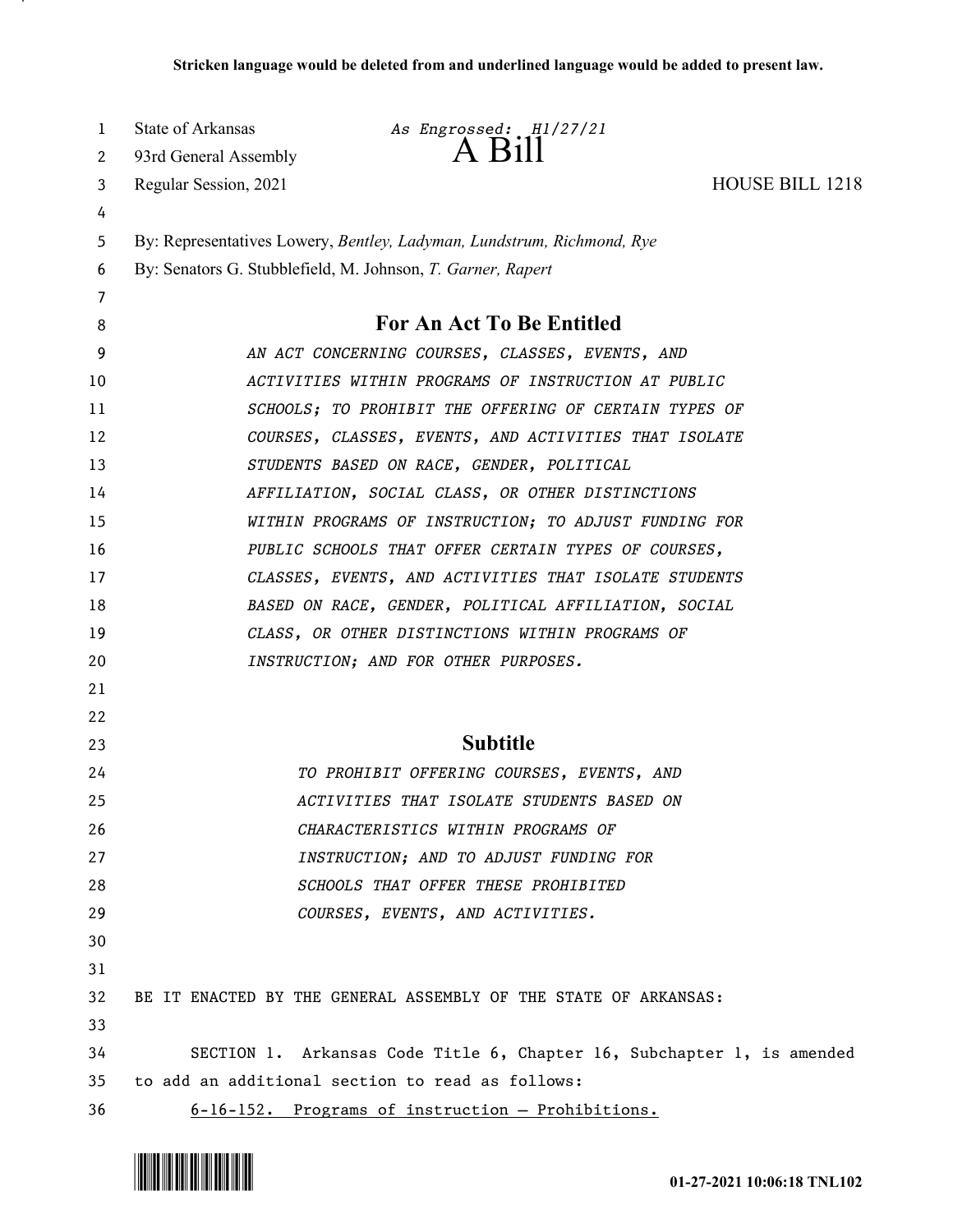| 1  | As used in this section, "public school" includes:<br>(a)                       |
|----|---------------------------------------------------------------------------------|
| 2  | (1) A Public school district;                                                   |
| 3  | An open-enrollment public charter school; and<br>(2)                            |
| 4  | (3) A state-supported two-year or four-year institution of                      |
| 5  | higher education.                                                               |
| 6  | (b) A public school shall not allow a course, class, event, or                  |
| 7  | activity within its program of instruction that:                                |
| 8  | Promotes the overthrow of the United States Government;<br>(1)                  |
| 9  | (2)<br>Promotes division between, resentment of, or social justice              |
| 10 | for a:                                                                          |
| 11 | (A)<br>Race;                                                                    |
| 12 | Gender;<br>(B)                                                                  |
| 13 | Political affiliation;                                                          |
|    | (C)                                                                             |
| 14 | Social class; or<br>(D)                                                         |
| 15 | Particular class of people;<br>(E)                                              |
| 16 | Advocates the isolation of a group of students based on a<br>(3)                |
| 17 | particular characteristic instead of the treatment of students as               |
| 18 | individuals, which may include without limitation isolating a group of          |
| 19 | students based on the following:                                                |
| 20 | (A)<br><u>Ethnicity;</u>                                                        |
| 21 | (B)<br>Race;                                                                    |
| 22 | (C)<br><u>Religion;</u>                                                         |
| 23 | Gender; and<br>(D)                                                              |
| 24 | Social class;<br>(E)                                                            |
| 25 | Violates state or federal civil rights laws; or<br>(4)                          |
| 26 | (5) Negatively targets specific nationalities or countries.                     |
| 27 | $(c)(1)$ If the State Board of Education determines that a public school        |
| 28 | district or open-enrollment public charter school has violated subsection (b)   |
| 29 | of this section, the state board shall notify the public school district or     |
| 30 | open-enrollment public charter school of its violation.                         |
| 31 | $(2)$ (A) If a public school district or open-enrollment public                 |
| 32 | charter school fails to comply with subsection (b) of this section within       |
| 33 | sixty (60) days of notification of its failure to comply under subdivision      |
| 34 | $(c)(1)$ of this section, the state board may direct the Division of Elementary |
| 35 | and Secondary Education to withhold a maximum of ten percent (10%) of the       |
| 36 | monthly distribution of state foundation funding aid to the public school       |

01-27-2021 10:06:18 TNL102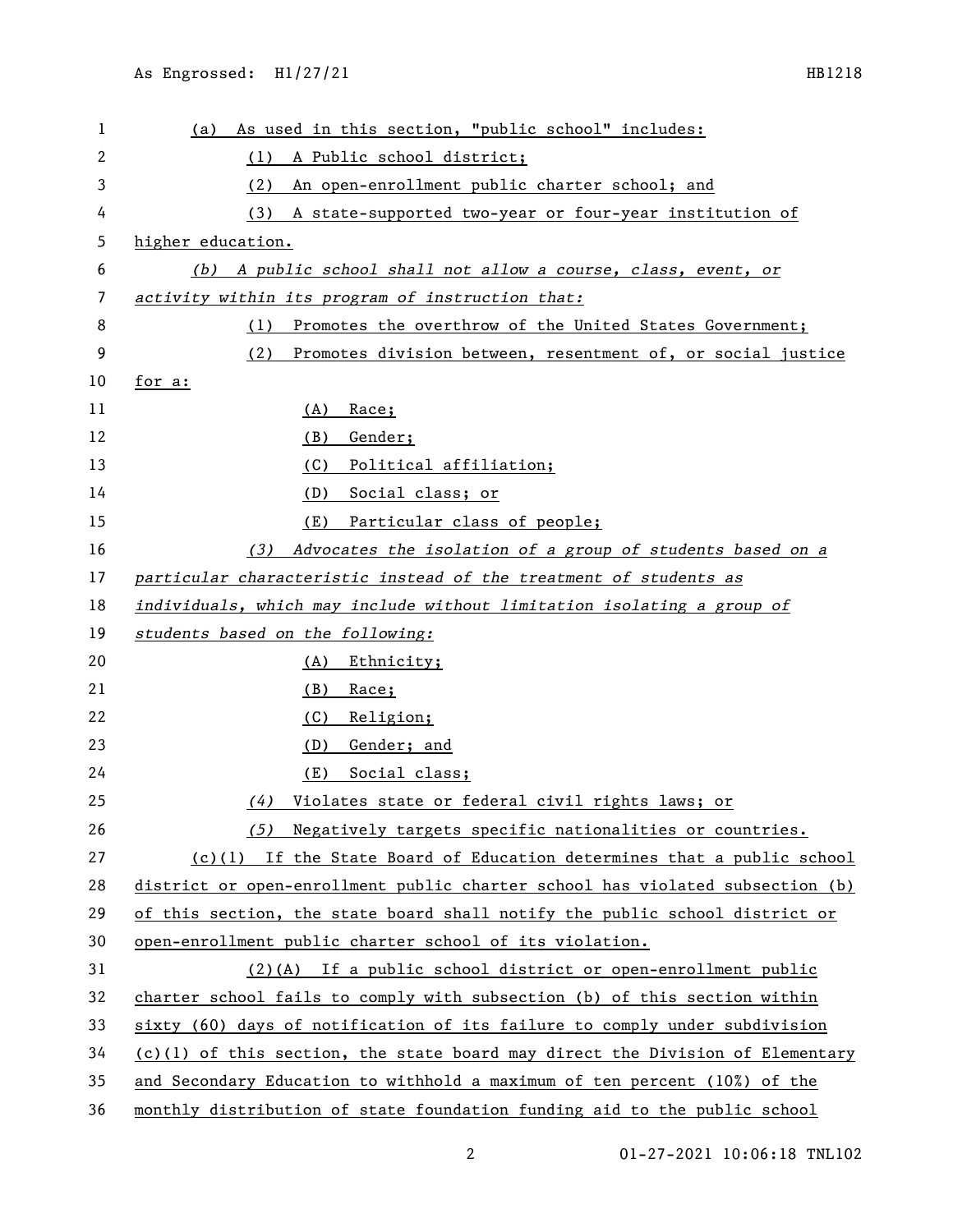As Engrossed: H1/27/21 HB1218

| 1  | district or open-enrollment public charter school as provided under § 6-20-     |  |  |
|----|---------------------------------------------------------------------------------|--|--|
| 2  | 2305(a)(1)(B).                                                                  |  |  |
| 3  | (B) Once the state board determines that a public school                        |  |  |
| 4  | district or open-enrollment public charter school has complied with             |  |  |
| 5  | subsection (b) of this section, the Division of Elementary and Secondary        |  |  |
| 6  | Education shall restore the monthly distribution of state foundation funding    |  |  |
| 7  | aid to the public school district or open-enrollment public charter school to   |  |  |
| 8  | its original amount before the reduction was made under subdivision $(c)(2)(A)$ |  |  |
| 9  | of this section.                                                                |  |  |
| 10 | $(d)(1)$ If the Attorney General determines that a state-supported two-         |  |  |
| 11 | year or four-year institution of higher education has violated subsection (b)   |  |  |
| 12 | of this section, the Attorney General shall notify the state-supported two-     |  |  |
| 13 | year or four-year institution of higher education of its violation.             |  |  |
| 14 | (2)(A) If a state-supported two-year or four-year institution of                |  |  |
| 15 | higher education fails to comply with subsection (b) of this section within     |  |  |
| 16 | sixty (60) days of notification of its failure to comply under subdivision      |  |  |
| 17 | $(c)(1)$ of this section, the Attorney General may direct the Division of       |  |  |
| 18 | Higher Education to withhold a maximum of ten percent (10%) of the              |  |  |
| 19 | distribution of state funding to the state-supported two-year or four-year      |  |  |
| 20 | institution of higher education.                                                |  |  |
| 21 | (B) Once the Attorney General determines that a state-                          |  |  |
| 22 | supported two-year or four-year institution of higher education has complied    |  |  |
| 23 | with subsection (b) of this section, the Attorney General shall restore the     |  |  |
| 24 | distribution of state funding for the state-supported two-year or four-year     |  |  |
| 25 | institution of higher education to its original amount before the reduction     |  |  |
| 26 | was made under subdivision $(d)(2)(A)$ of this section.                         |  |  |
| 27 | (e) A determination made or action taken under subsection (c) or                |  |  |
| 28 | subsection (d) of this section is subject to judicial review under the          |  |  |
| 29 | Arkansas Administrative Procedure Act, § 25-15-201 et seq.                      |  |  |
| 30 | (f) This section does not prohibit:                                             |  |  |
| 31 | (1) A course, class, event, or activity for Native American                     |  |  |
| 32 | students that is required to be offered in order for a public school or open-   |  |  |
| 33 | enrollment public charter school to comply with federal law;                    |  |  |
| 34 | The grouping of students according to academic performance,<br>(2)              |  |  |
| 35 | including proficiency in the English language, that may result in a disparate   |  |  |
| 36 | impact on students of a particular ethnicity;                                   |  |  |